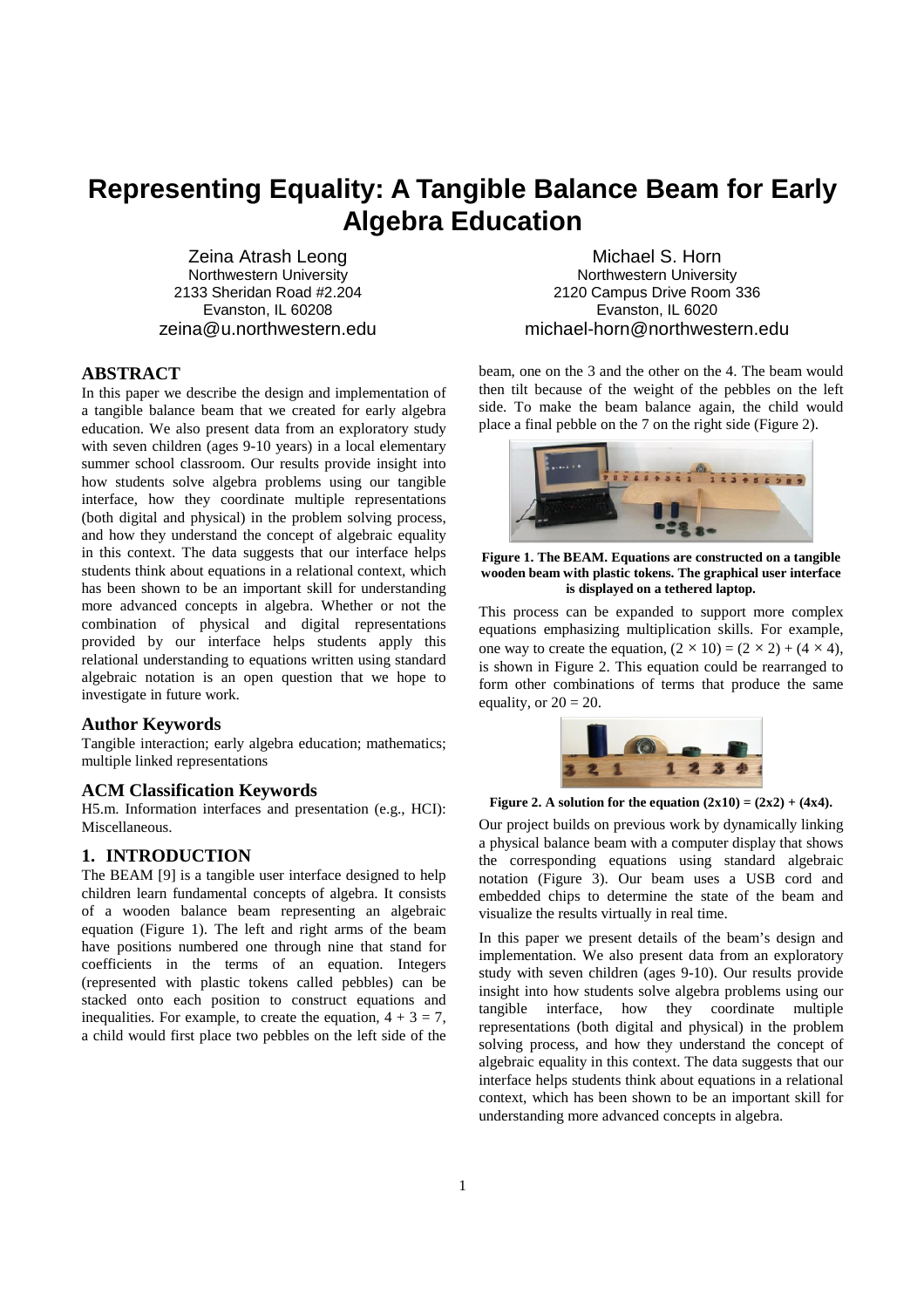# **2. BACKGROUND**

#### **2.1 Balance and Equality**

The metaphor of balance extends to many topics, particularly algebra education and the concept of equality. Knuth, Stephens, McNeil, and Alibali [7] have studied students' conceptions of the equal sign as an operational (i.e., "the answer is") rather than relational (i.e. "both sides have the same value") symbol. This operational understanding has been shown to be common in algebra education and to negatively affect students' performance on algebra assessments [7]. Researchers have examined the relationship between knowledge of operation patterns and difficulties with equations to find that when operational patterns are highlighted students are less likely to use the correct strategy to solve an equation [11].

These understandings and performance routines are built from two main forms of knowledge in math experiences: conceptual (highlighting the concept of equivalence) or procedural (highlighting the procedure for solving equivalence exercises) [16]. Both forms of instruction increase conceptual understanding as well as the understanding and correct use of instructed procedures; however, conceptual instruction also leads to proper transfer of procedural methods in other problems [16].

Not surprisingly, the balance beam analogy is often used to reinforce the concept of equality in early algebra education. Three prominent examples exist: the Virtual Balance Scale, a online application that displays equations using standard algebraic notation and a virtual pan balance [13]; Hands-On Equations, a physical manipulative with tokens on a static pan balance [3], and the EquaBeam, a physical balance beam that tilts as tokens are hung on coefficient positions across the beam [5]. The EquaBeam is similar to our physical beam in design, but lacks the ability to connect to a computer and dynamically link multiple representations. The work presented in this paper attempts to merge advantages of these three systems, by combining a physical balance beam with a dynamically linked computer display.

Many researchers have explored the use of tangible interfaces and technology to support mathematics learning [6, 14, 17, 18, 19]. Though many digitally enhanced manipulatives with mathematical focus have been developed, those with a focus in algebra are rare. DigiQuilt allows users to design patchwork quilt-blocks in a screenbased manipulative environment found to promote engagement and skill with fractions [8]. Quadratic is a virtual interactive tabletop manipulative for collaborative exploration of algebraic expressions making graph production an easy and engaging [15]. The work presented here attempts to build on these tools and expand tangible math education to include foundational algebraic concepts.

Research has shown mixed results in tangible education; concrete materials can help or hinder children's learning depending on the appropriateness of the material for the lesson, the structure of the environment, and the connection made between the material and the lesson [4]. Perceptually rich concrete objects often result in more errors in student work; though these errors are less likely to be conceptual [12]. In recent research, Marshall, Cheng, and Luckin [10] compared learning outcomes in adults using tasks on both a physical and a virtual balance beam; however, they found no differences in learning outcomes in the two conditions [10]. Blikstein and Wilensky [2] found the combination of physical tools with virtual environments draw attention to particular attributes, highlight procedures, and moderate cognitive load drawing focus to the primary topic.

# **3. THE BEAM**

#### **3.1 Physical Interface**

The physical balance is constructed from a thirty-six inch wooden beam connected to a stand by means of a simple ball bearing. Digits (1–9) representing the coefficients in the terms of an equation are placed evenly towards either end of the beam. The pebbles provide the weights needed to shift the beam and may be stacked to add value to terms. We constructed the pebbles out of ABS plastic rods that we machined to shape. We selected ABS for its machinability, heft, sturdiness, and *feel*. The tens pebbles are ten times that of the unit pebbles in weight, volume, and height and colored blue to differentiate them from the green units. LEGO<sup>®</sup> Technic connectors are glued inside each pebble. They provide a stable, two-wire electrical and mechanical connection; they can be stacked to an arbitrary height; they have a low profile (approximately  $\frac{1}{4}$  inch high); and they are familiar to many children. Each pebble also contains a Dallas Semiconductor 1-Wire DS2401 chip that provides a unique 48-bit serial number. These serial numbers are transferred from the pebbles to the system using a roll-call protocol established by the 1-Wire bus system.

## **3.2 Digital/Physical Information Transfer**

An Arduino Mega board (http://arduino.cc/) serves as the connection from the physical system to the laptop computer. Each position along the beam is a separate 1-Wire bus connected to a specific input pin on the Arduino. This connection consists of LEGO® Technic connectors wired along the beam to the ground and one unique data pin on the board. The Arduino determines the position and value of all the pebbles on the beam (with a scan rate of 100ms) as the pieces are stacked on the positions, and relays this information back to the laptop computer.

### **3.3 Graphical User Interface**

We created a Processing application (http://processing.org) to display equations from the beam using standard algebraic notation (Figure 3). As pebbles are added to the beam, their values appear by "falling" into the onscreen algebraic equation. Likewise, when the pieces are removed, they drop off of the screen and the equation shifts to occupy the space.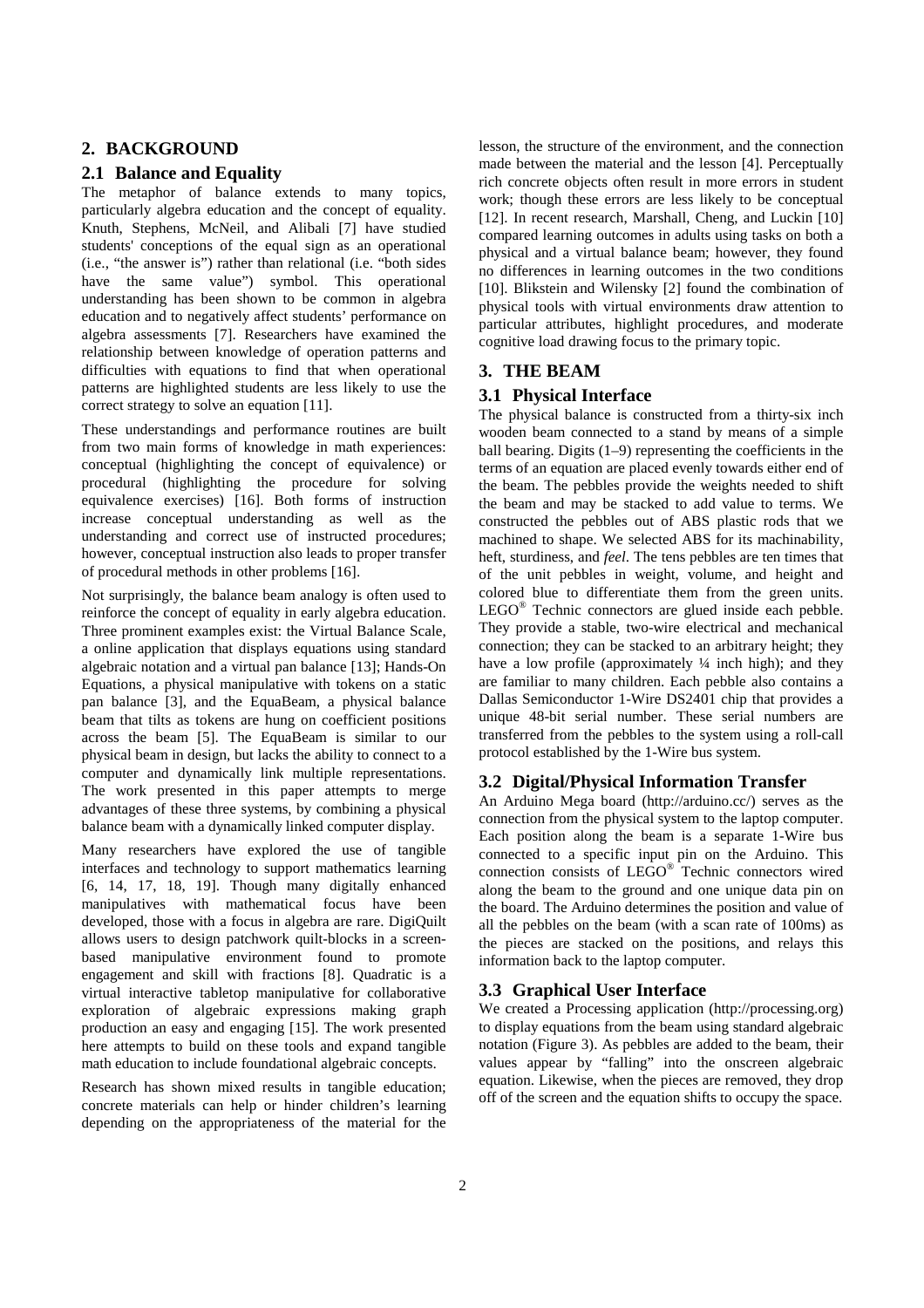# **4. RESEARCH STUDY**

To improve our understanding of how the beam might be used in schools, we conducted an exploratory study with seven children (ages 9-10) in a local elementary summer school classroom. We were interested in how students used the beam to solve problems and how they coordinated the physical and digital representations in the process.

# **4.1 Participants**

Participants were recruited from a mixed-grade classroom (grades 2 - 4). The school primarily serves middle-income families with diverse ethnic backgrounds. Seven children (six girls and one boy, ages 9-10 years) volunteered with parental consent and were randomly assigned to three groups of two students with a remaining group of one.

#### **4.2 Procedure**

The study was conducted at a table in the back the students' classroom while class was in session. We video and audio recorded each session with the exception of the group of one, who did not wish to be recorded. Each session lasted an average of 25 minutes resulting in approximately four hours of observational data.

During the first session, we gave each participant a written pre-test with three open response questions developed by Knuth et al. [7] to asses students' understanding of the equal sign as a relational operator. After the pre-test, we asked the participants to solve a small number of equations using pencil and paper, introduced each group to the BEAM, and had them practice by constructing two or three equations on their own. In the second session, we gave students additional equations and asked them to create them on the BEAM. Two students continued for a third session, working through equations both on and off the BEAM. We also asked each student to complete a written post-test, identical to the pre-test, at the end of the final session.

# **5. RESULTS**

#### **5.1 Equation Strategies**

Students used the beam to construct equations in much the same way that they solve written equations; most prominently, they tended to put the answer on the right side by either swapping sides physically or verbally. For example, given the equation  $9 = 8 + 1$ , students would swap the sides of the equation physically so that the single term was on the right side of the beam (i.e. they would construct the equation with  $8 + 1$  on the left side and the 9 on the right side). Other students would construct the equation as it was written; that is, 9 on the left side and  $8 + 1$  on the right side. However, when asked what they had created they would explain, "eight plus one" (pointing the right side) "equals nine" (pointing to the left side).

More complex equations forced students to deviate from these patterns. To create any number greater than 9 using the beam, students must either add values to a coefficient, consider using a different coefficient or a combination.

# **5.2 Interpretation of Equal Sign**

According the equality pre/posttest, there was no change in interpretation of the equal symbol for almost all of the participants over the course of the study. Although students did not express a relational understanding in the pre/post test, they did discuss their exercises with the beam in a relational context; children demonstrated an understanding that the values on the sides were or were not the same based on the beam's tilt.

## **5.3 Missing Values**

When asked to find missing values for equations in the pencil and paper exercises, students used four strategies. Rittle-Johnson and Alibali identified three of these strategies: add all; add to equal sign; and equalize [16]. We observed one additional strategy that we call *solve and continue*. In this strategy, first the correct value for the blank is found using the Equalize method; however, the student continues to work on the equation by adding the values for both sides together. For example,

 $3 + 4 + 2 = 5 + 4 \rightarrow 9 = 9 \rightarrow 18$ 

Of these four, the Equalize procedure is the only process resulting in the correct answer; only one student demonstrated the "Equalize" procedure on paper. When given missing value equations using the beam all five students used the Equalize procedure. The difference between pencil and paper exercises and the beam is likely due to the real-time feedback provided by the beam, both the physical tilt of the beam itself and the onscreen = or  $\neq$ sign. Whether or not this feedback contributes to the learning process in any way is an open question.

# **5.4 Multiple Representations**

One goal of multiple linked representations is to provide an opportunity for students to map concepts from one representation to another, ideally reducing their cognitive load [1]. To understand how students coordinated representations with the BEAM, we analyzed our video recordings to determine student gestures and eye gaze from moment to moment. We found that the children seemed to be using the computer display for three main purposes: 1) verification of pebble placement on the intended number with a stable electrical connection, 2) checking to see that they had in fact created a balanced equation using the white or yellow = or  $\neq$  sign, and 3) reading their final equation. Students consistently used the tilt of the beam to determine the equality of equations. When there was an error in their solution, students would validate incorrectness with the beam's tilt. However, when their answers were correct, the beam's tilt served as a secondary form of feedback, and they would validate correctness based on the equal sign displayed in the screen.

## **6. Study Limitations**

The study reported here was exploratory in nature and involved only a small number of children interacting with the beam in two or three short sessions.